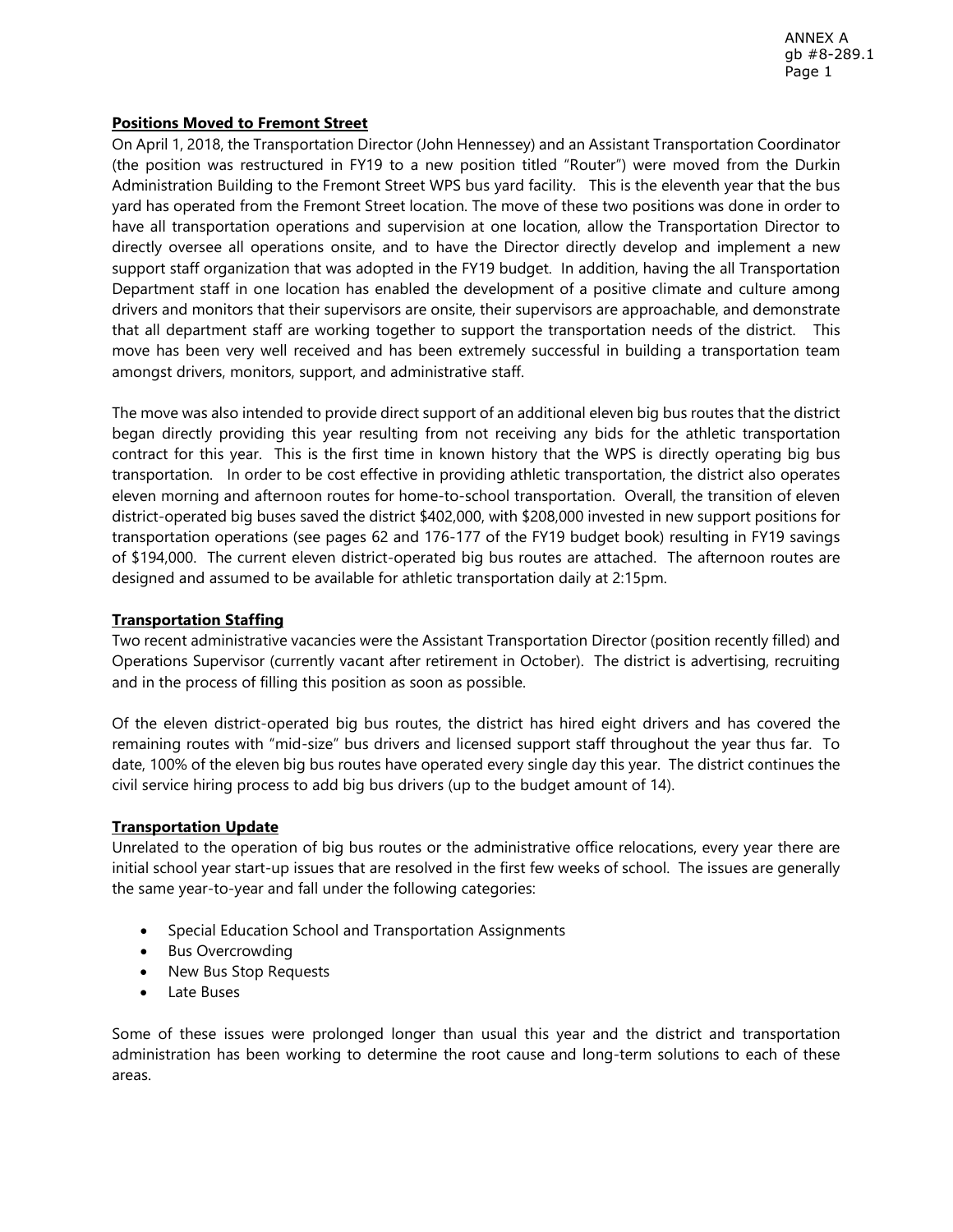The following describes these issues and solutions going forward:

# **Special Education Assignments**

Students eligible for curb-to-curb transportation on a midsize or wheelchair bus are generally coordinated through a Special Education Team Chairperson by submitting a transportation order for the student. The transportation order is uploaded into the district transportation routing software. Bus routes are then scheduled for students accordingly.

In order for students to be routed properly, all student information in the student database program (SAGE) or transportation routing software must be entered correctly. The student must be active in the system, must have the correct home address, the correct "special request" location (daycare or other), and must have the correct school or program to attend, and have proper AM or PM designation for preschool students. The Transportation Department does not have the ability to make any of these changes to the database and if any of these fields change (student moves, changes school, changes daycare, etc), that requires the student's SAGE system to be updated and uploaded into the transportation software for updated routing. If any of these data elements are incorrect could possibly result in a route change needed for the student.

It is very common for students to move or placements to change during the summer. To date, there have been 2,004 special education transportation route changes made from the beginning of the school year through November 15, 2018 accommodating a total of 2,108 students transported on mid-size or wheelchair school buses. Any change in a location for an existing student results in the re-routing of up to four bus routes: the two new routes (morning and afternoon) and the two prior routes (morning and afternoon) and the accommodation for a new student changes two bus routes (one morning and one afternoon) that need to be identified, scheduled, re-routed appropriately.

Special Education Transportation Order Solution: First, the Transportation and Special Education Departments will work collaboratively in late June to better identify / anticipate student transportation orders for planning purposes to eliminate as many late summer transportation orders (resulting in hundreds of route changes) as possible. Second, the district IT Department will develop a transportation order module as part of SAGE that will centralize (and electronically capture) all special education transportation orders and will allow appropriate transportation, special education, and district administrators to view the status of the order (pending, approved, completed, etc.). These transportation orders will be tracked in SAGE from submission to completion and will also track the frequency of address changes, school changes, and other relevant information. This transportation module will be scheduled to be in place for the 2019-20 school year.

# **Bus Overcrowding**

Scheduling and routing of school buses for the upcoming school year begins in early summer after the student enrollment database is "rolled over" to the new school year. Students eligible for transportation (distance or safety reasons at the elementary level) are routed on bus routes based on vehicle capacity and efficient use of the school bus. Overall, bus routes do not change significantly change from year-to-year. The adjustment and balancing of routes based on student enrollment (mostly as students transition to into middle and high schools) occurs based on expected ridership estimates. The district uses bus passes at the secondary level to manage bus loads. The bus passes are provided by the schools to students based on bus routes that are loaded by the Transportation Department into the district's SAGE program. Often, bus passes are distributed by the schools towards end of September when all school start up issues are resolving. Prior to that, the Transportation Department receives actual ridership headcounts at the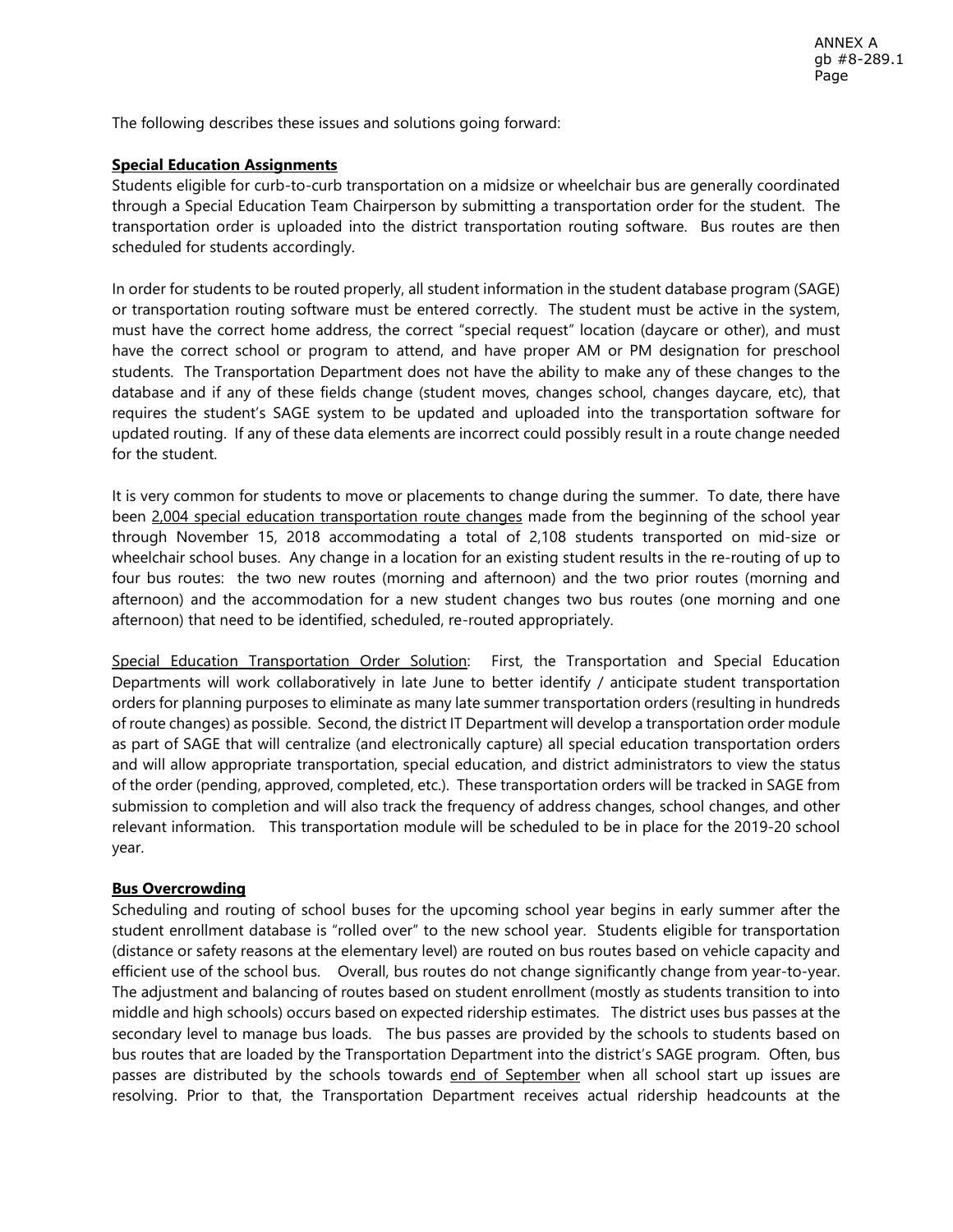beginning of the year from bus drivers and balances ridership loads as quickly as possible. In this interim time between the start of the school year and the issuance of bus passes is typically when the greatest number of overcrowding issues occur. Often, we find that non-eligible riders (those that board buses before bus passes are assigned and live less than 2 miles from school) contribute to most of the overcrowding issues. We also see when students that enroll in the district or change schools (move) during the summer after the database "rollover" may contribute also, but far less often, to overcrowding issue as well. All of these issues are rebalanced or resolved as soon as possible.

Solution: The district Transportation Department proposes that all bus passes will be generated for students in the summer and distributed to the school to be handed to students on the first day of school. Presently the bus pass is a simple paper card, and the district can continue this method, but the district is also exploring bus passes encoded with RFID technology (radio-frequency identification) can be linked to existing GPS technology on buses. This technology can be used for immediate and accurate passenger counts to allow for quicker response to any overcrowding issues. This technology can also be linked to a secure parent portal that informs parents/guardians if and when their student got on and off their school bus and at which location. This new technology is in the early stages of research, study, and cost analysis and no recommendation from the Administration is provided at this time.

# **New Stop Requests** (also response for gb#8-341)

The Student Handbook (page 44) describes the process for new stop requests as, "all requests for additions or changes of school bus stops must be made through the student's school principal or designee." The district evaluates and processed new stop requests from schools (not directly from parents/guardians). The process is slightly different for private, parochial, and charter schools, as the district requires these students to apply for transportation on an annual basis. As part of the application process, stop requests are considered based on a number of factors as described below.

New stop requests are evaluated based on safety, distance from school, and reasonableness issues. Instances where student safety is an issue is prioritized and addressed as soon as the safety issue is confirmed. Stops may be added to the existing trip or routes may change depending on how the new stop impacts existing routes to the school. Generally, new stop requests around distance from school occurs when students are newly enrolled in citywide programs (WTHS, Burncoat fine arts, Goddard Scholars, etc.) and the student enrolled late or the student database for school / academy within a school assignment is incorrect. While students maybe expected to be up to a mile from their assigned bus stop, every reasonable effort is made to accommodate requests much closer to home when possible.

To date, there have been nearly 500 changes to big bus route this year through November 14, 2018. This total is approximately 130 more (or 40% more) than the five-year previous average through the same point in time of the year.

Solution: The district is exploring a new electronic workflow management module that can track all new bus stop requests and will allow the district transportation liaisons to have real-time information regarding the status of the request to be able to share with the parent/guardian or school.

# **Late Buses and Solutions:**

The district attributes the vast majority of late buses this year to the following reasons: (1) driver absence (combined routes), (2) overcrowding (double-tripping routes), (3) loading times, routing / traffic and road construction issues, and (4) chronically late buses.